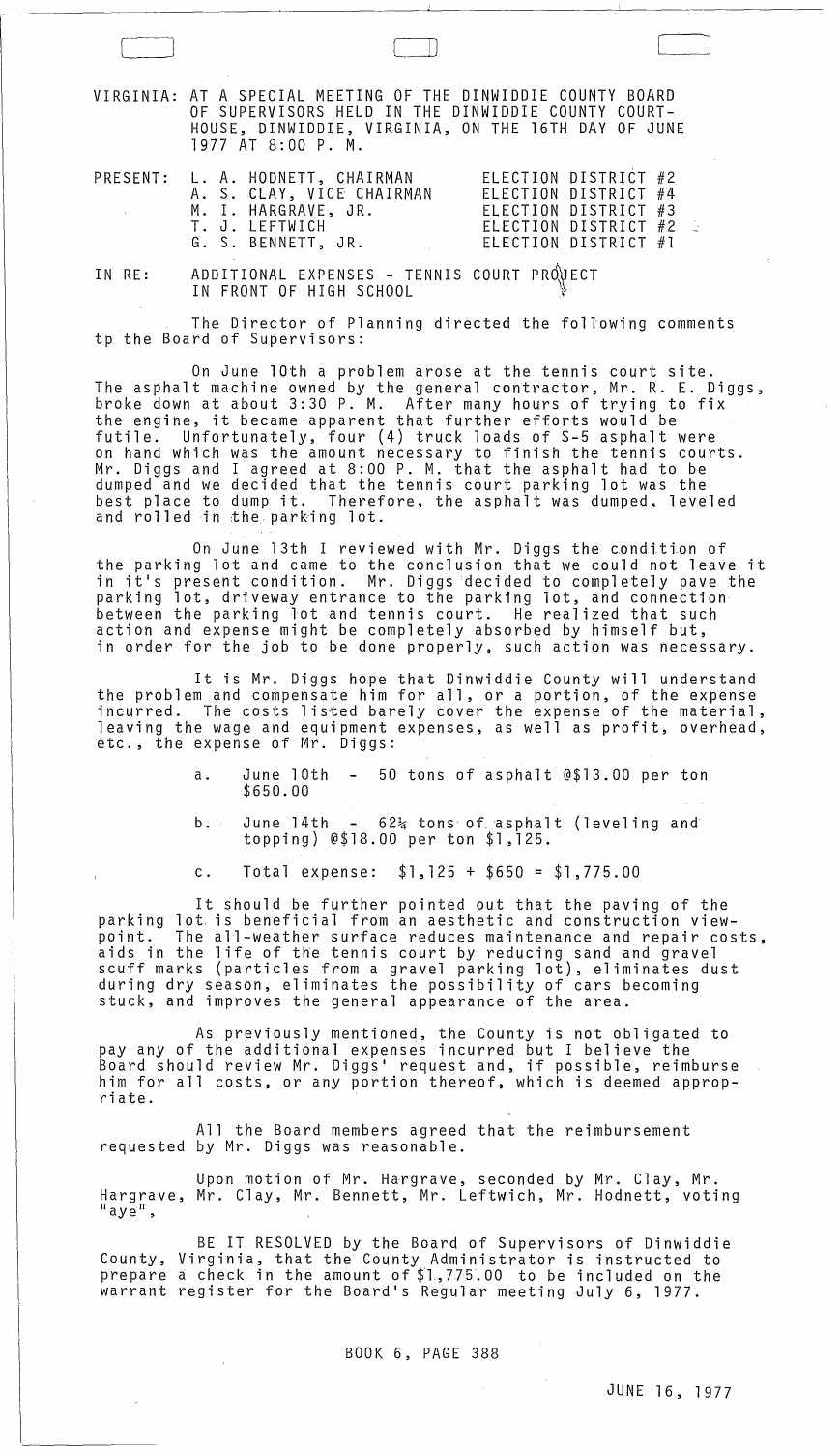## IN RE: DRAPERIES FOR THE NEW ADMINISTRATION BUILDING

Upon motion of Mr. Bennett, seconded by Mr. Leftwich, Mr. Bennett, Mr. Leftwich, Mr. Hargrave, Mr. Clay, Mr. Hodnett, voting "aye", the following resolution was adopted:

WHEREAS, the bid for the installation of the draperies<br>for the new administration building from Millend Shop and from<br>Sears Contract Sales were rejected by the Board of Supervisors because Sears Contract Sales did not follow the specifications in submitting their bid and Mi11end Shop did not submit a bid bond; and

WHEREAS, William W. Moseley of Moseley-Hening and Associates was instructed to contact Sears Contract Sales and Mi11end Shop to negotiate new bids; and

WHEREAS, Sears Contract Sales has not submitted a bid; and

WHEREAS, the Mi11end Shop has submitted a bid of \$5,846.99 (previous bid \$5,962); and

WHEREAS, Mose1ey-Hening and Associates, Inc. recommends that the Mi11end Shop be awarded the contract for the total fabrication and installation of all draperies for the new administration building.

NOW THEREFORE BE IT RESOLVED by the Board of Supervisors of Dinwiddie County, Virginia that the Mil1end Shop is hereby awarded the contract in the amount of \$5,846.99 for the total fabrication and installation of all draperies for the new administration building.

IN RE: CHANGE ORDER NUMBER 2

 $\sim 100$ 

Upon motion of Mr. Hargrave, seconded by Mr. Leftwich, Mr. Hargrave, Mr. Leftwich, Mr. Clay, Mr. Bennett, Mr. Hodnett, voting "aye", the following resolution was adopted:

WHEREAS, Proposal Request number 12, 13, 15, 16, 17, 18 20, and 21 and Field Orders number 6, 7, and 13 have been reviewed by the Board and discussed with Project Manager, Robert D. Vernon of Mose1ey-Hening and Associates, Inc.; and

WHEREAS, the Board is of the opinion that all proposal request and field orders are reasonable and reflect needed improvements or changes in the new administration building.

NOW THEREFORE BE IT RESOLVED by the Board of Supervisors of Dinwiddie County, Virginia that Change Order #2 incorporating the above proposal request and field orders is hereby approved; and

BE IT FURTHER RESOLVED by the Board of Supervisors of Dinwiddie County, Virginia that the net maximum amount added to the contract with  $W.$  F. Hamm, Inc. be  $$11,371.23$  as a result of these change orders.

Mr. Vernon advised the Board that the drainfield was the only area in which there may be additional cost to the contract. The amount of this additional cost, if any, would not be known until the test are made by the Sanitarian and the installation of the drainfie1d is completed.

IN RE: CARPET FOR THE ADMINISTATOR'S OFFICE AND CONFERENCE ROOM

At the Board Meeting on May 19, 1977, the Board of Supervisors instructed the County Administrator to replace the carpet in his office and the conference room with carpet that was going to be used in the rest of the administrative area.

The County Administrator advised the Board that there was not sufficient additional carpet like that being used in the administrative area to cover the County Adminstrator's office and the conference room.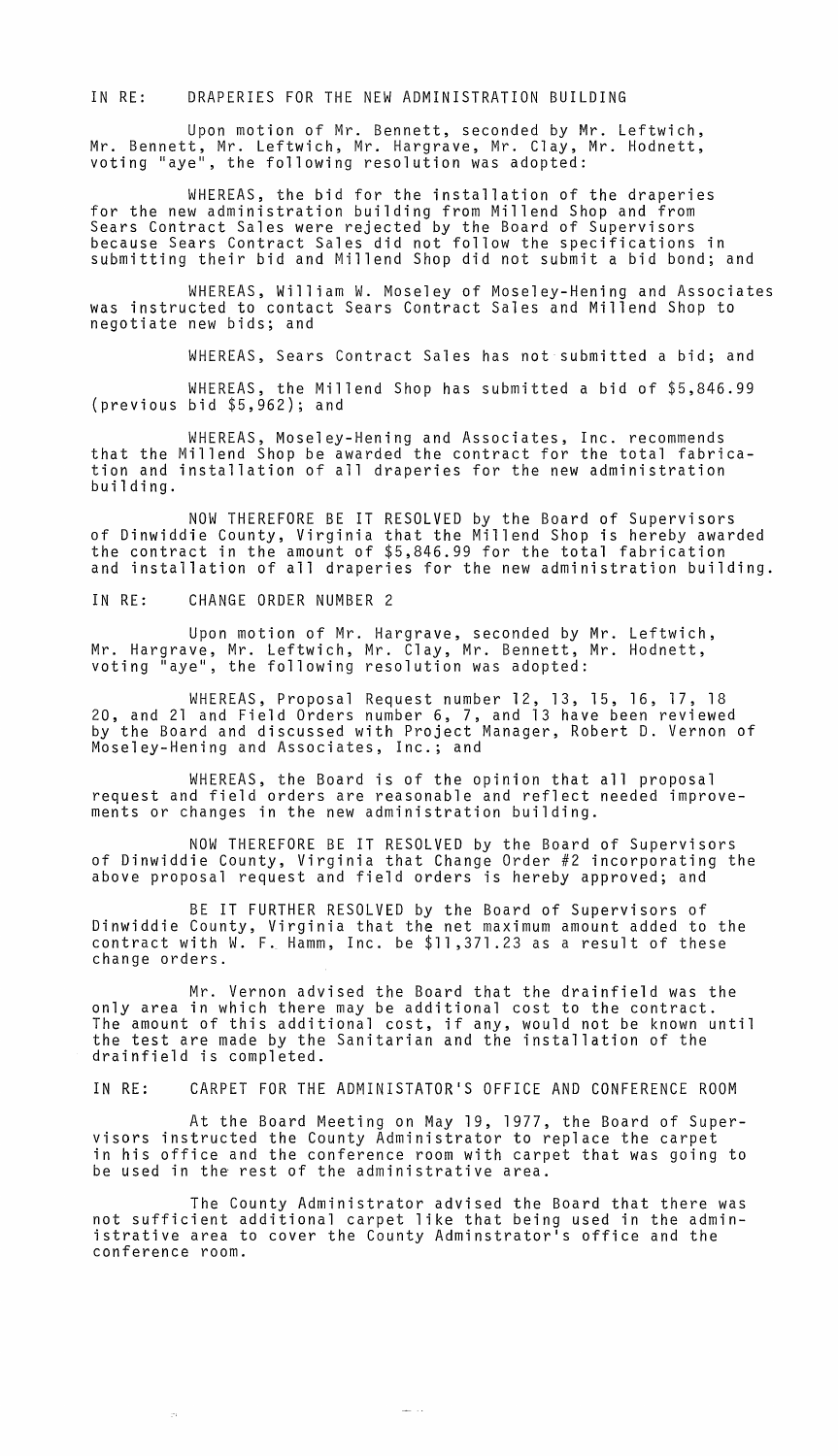The County Administrator made two suggestions; (1) that the carpet allotted to the Central Accounting System area and the Conference room behind the Board meeting room be transferred to the County Administrator's Office and Conference Room. It would be necessary to select additional carpet for those areas from which carpet was taken. (2) Different carpet could be selected for the County Administrator's Office and Conference room.

 $\Box$ 

No official action was taken by the Board but it appeared that the first of the two suggestions was favored by a majority of the Supervisors. The Board reviewed the sample of carpet presented but no decision was made on what carpet would be placed in the accounting area and the conference room behind the Board meeting room.

IN RE: FURNITURE FOR COUNTY ADMINISTRATOR'S OFFICE

At the Board meeting on May 19, 1977, the majority of the Board expressed dissatisfaction with the furniture proposed for the County Administrator's Office.

The County Adminstrator presented to the Board a picture of a desk that was identical in color and wood as the other new furniture that will be in the administration building. The desk was different in that it was the typical executive style desk.

Upon motion of Mr. Leftwich, no second, Mr. Leftwich, Mr Hodnett, voting "aye', Mr. Bennett, Clay, Mr. Hargrave, voting "nay", the following resolution was not adopted:

BE IT RESOLVED by the Board of Supervisors of Dinwiddie County, Virginia that the County Administrator be allowed to purchase this desk and related furniture he has suggested this evening.

Upon motion of Mr. Hargrave, seconded by Mr. Clay, Mr. Hargrave, Mr. Clay, Mr. Bennett, Mr. Leftwich, Mr. Hodnett, voting "aye", the following resolution was adopted:

BE IT RESOLVED by the Board of Supervisors of Dinwiddie County, Virginia that the County Administrator is hereby instructed not to purchase any desk that exceeds \$482.69 in cost.

IN RE: PENALTY AND BONUS - COMPLETION OF RENOVATION OF AGRICULTURE/SCHOOL BOARD BUILDING

Upon motion of Mr. Hargrave, seconded by Mr. Clay, Mr. Hargrave, Mr. Clay, Mr. Bennett, Mr. Leftwich, Mr. Hodnett, voting "aye", the following resolution was adopted:

WHEREAS, the County must have completed by September 27, 1977 the renovation of the Agriculture building so that the Department of Social Services may occupy this building by September 30,<br>1977; and

WHEREAS, Mr. Robert Vernon of Moseley-Hening and Associates Project Manager, had suggested that the County include in its bid specifications a penalty if the work is not completed by September 27th and a bonus if the work is completed prior to September 27th.

NOW THEREFORE BE IT RESOLVED by the Board of Supervisors of Dinwiddie County, Virginia that that Mr. Robert Vernon is instructed to include in the bid specifications a penalty of \$50.00 per day for every day that is required to complete the renovation of the Agriculture Building after September 27, 1977; and '

BE IT FURTHER RESOLVED by the Board of Supervisors of Dinwiddie County, Virginia that Mr. Robert Vernon is hereby instructed to include in the bid specifications a bonus of \$50.00 per day for every day that the work is completed prior to September 27, 1977.

## PAGE 6, PAGE 389